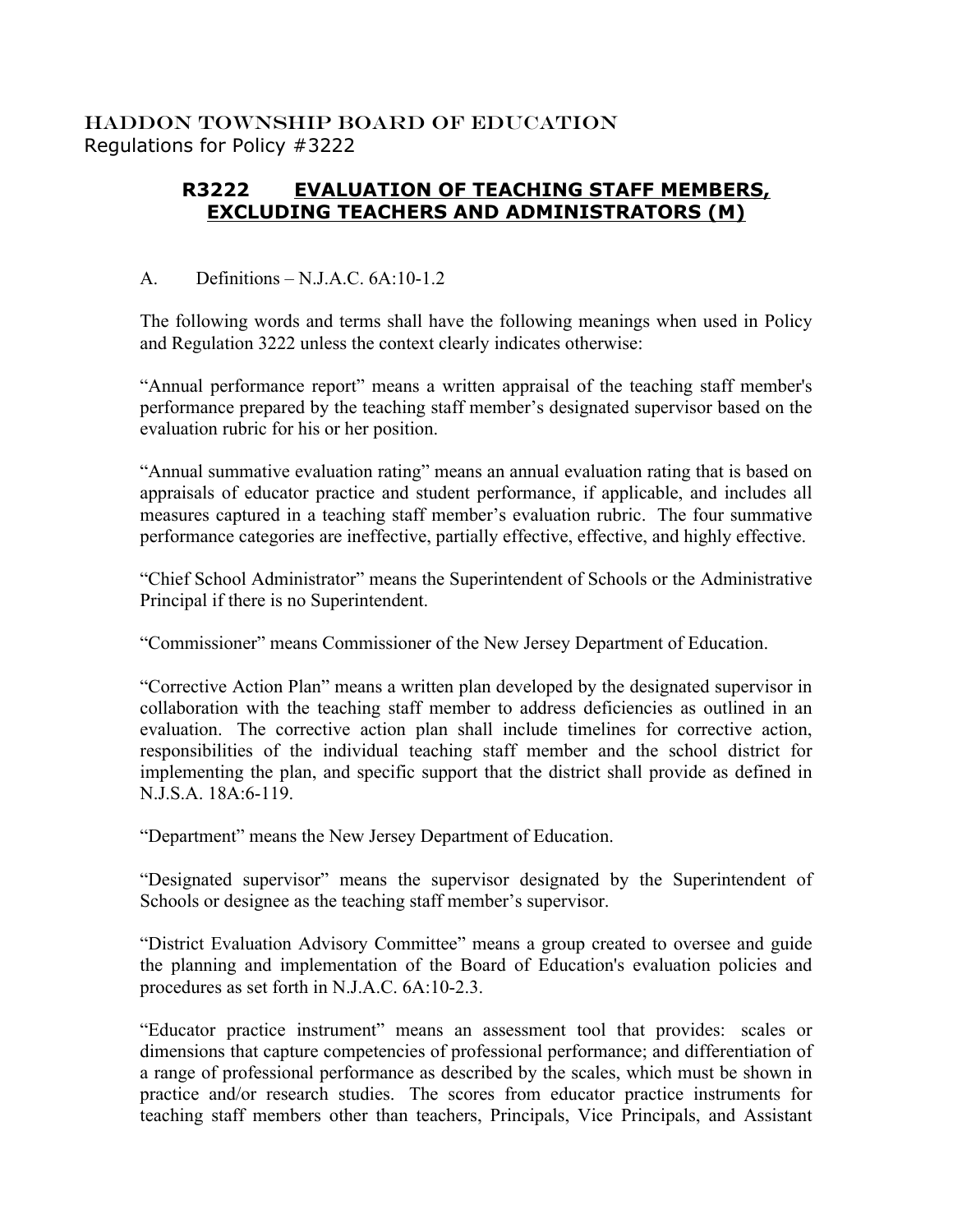Principals may be applied to the teaching staff member's summative evaluation rating in a manner determined by the school district.

"Evaluation" means an appraisal of an individual's professional performance in relation to his or her job description and professional standards and based on, when applicable, the individual's evaluation rubric.

"Evaluation rubric" means a set of criteria, measures, and processes used to evaluate all teaching staff members in a specific school district or local education agency. Evaluation rubrics consist of measures of professional practice, based on educator practice instruments and student outcomes. Each Board of Education will have an evaluation rubric specifically for teachers, another specifically for Principals, Vice Principals, and Assistant Principals, and evaluation rubrics for other categories of teaching staff members.

"Indicators of student progress and growth" means the results of assessment(s) of students as defined in N.J.A.C. 6A:8, Standards and Assessment.

"Individual professional development plan" is as defined in N.J.S.A. 18A:6-119.

"Job description" means a written specification of the function of a position, duties and responsibilities, the extent and limits of authority, and work relationships within and outside the school and school district.

"Observation" means a method of collecting data on the performance of a teaching staff member's assigned duties and responsibilities. An observation for the purpose of evaluation will be included in the determination of the annual summative evaluation rating and shall be conducted by an individual employed in the school district in a supervisory role and capacity and possessing a school administrator, Principal, or supervisor endorsement as defined in N.J.A.C. 6A:9-2.1.

"Post-observation conference" means a meeting, either in-person or remotely, between the supervisor who conducted the observation and the teaching staff member for the purpose of evaluation to discuss the data collected in the observation.

"Scoring guide" means a set of rules or criteria used to evaluate a performance, product, or project. The purpose of a scoring guide is to provide a transparent and reliable evaluation process. Educator practice instruments include a scoring guide that an evaluator uses to structure his or her assessments and ratings of professional practice.

"Semester" means half of the school year.

"Signed" means the name of one physically written by oneself or an electronic code, sound, symbol, or process attached to or logically associated with a record and executed or adopted by a person with the intent to sign the record.

"Student growth objective" means an academic goal that teaching staff members and designated supervisors set for groups of students.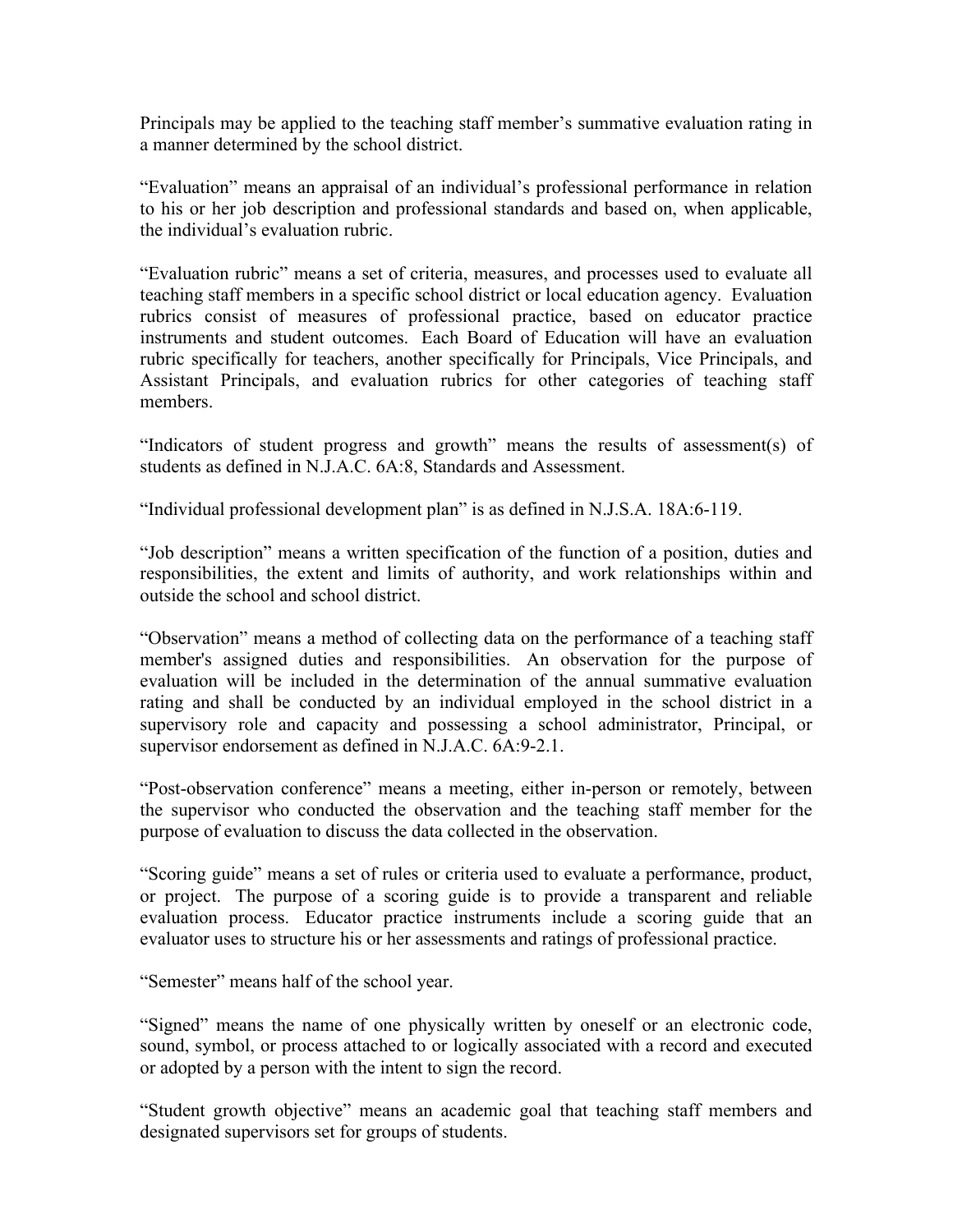"Superintendent" means Superintendent of Schools or Chief School Administrator.

"Supervisor" means an appropriately certified teaching staff member, as defined in N.J.S.A. 18A:1-1, or Superintendent employed in the school district in a supervisory role and capacity, and possessing a school administrator, Principal, or supervisor endorsement as defined in N.J.A.C. 6A:9B-12.

"Teaching staff member" for the purposes of Policy 3222 and this Regulation, includes, but is not limited to, educational services staff members, guidance counselors, school nurses, library/media specialists, occupational therapists, and other teaching staff members working under an educational services certificate and does not include teachers, Principals, Vice Principals, Assistant Principals, and administrators, including, but not limited to, Directors and/or Supervisors.

B. Applicability of Rules on Collective Bargaining Agreements – N.J.A.C. 6A:10- 1.3

No collective bargaining agreement entered into after July 1, 2013, shall conflict with the educator evaluation system established pursuant to N.J.A.C. 6A:10-1.1 et seq. or any other specific statute or regulation, nor shall topics subject to bargaining involve matters of educational policy or managerial prerogatives.

C. Educator Evaluation Data, Information, and Annual Performance Reports – N.J.A.C. 6A:10-1.4

All information contained in annual performance reports and all information collected, compiled, and/or maintained by employees of the Board of Education for the purposes of conducting the educator evaluation process pursuant to N.J.A.C. 6A:10-1.1 et seq., including, but not limited to, digital records, shall be confidential. Such information shall not be subject to public inspection or copying pursuant to the Open Public Records Act, N.J.S.A. 47:1A-1 et seq. Nothing contained in N.J.A.C. 6A:10-1.1 et seq. shall be construed to prohibit the Department or a school district from, at its discretion, collecting evaluation data pursuant to N.J.S.A. 18A:6-123.e. or distributing aggregate statistics regarding evaluation data.

D. Evaluation of Teaching Staff Members – N.J.A.C. 6A:10-2.1

1. The Board of Education shall annually adopt evaluation rubrics for all teaching staff members. The evaluation rubrics shall have four defined annual ratings: ineffective, partially effective, effective, and highly effective.

2. Evaluation rubrics shall be submitted to the Commissioner by August 1 for approval by August 15 of each year.

E. Duties of the Board of Education – N.J.A.C. 6A:10-2.2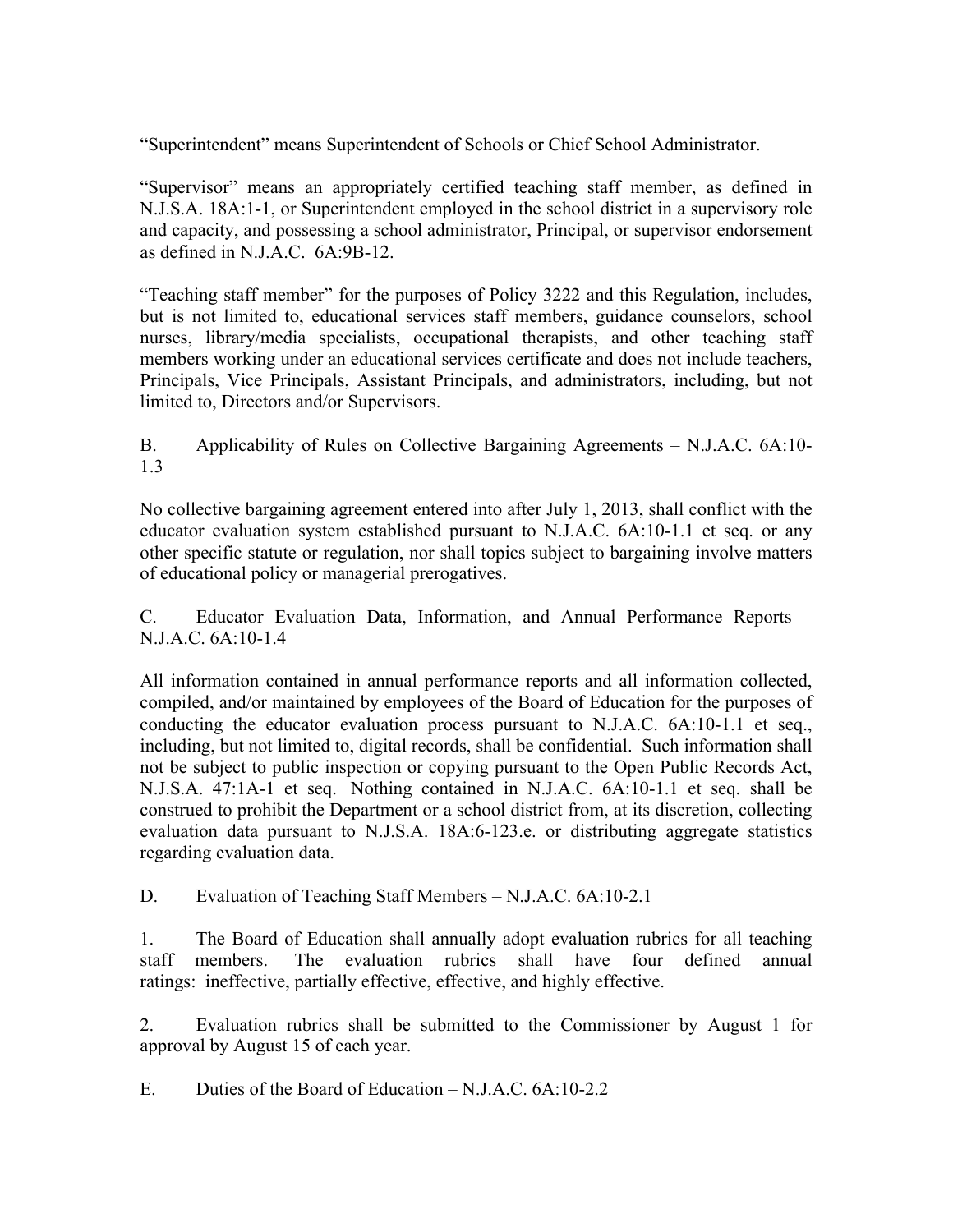1. The Board of Education shall meet the following requirements for the annual evaluation of teaching staff members, unless otherwise specified:

a. Establish a District Evaluation Advisory Committee to oversee and guide the planning and implementation of the Board of Education's evaluation policies and procedures as set forth in N.J.A.C. 6A:10-2 et seq.;

b. Annually adopt policies and procedures developed by the Superintendent pursuant to N.J.A.C. 6A:10-2.4, including the evaluation rubrics approved by the Commissioner pursuant to N.J.A.C.  $6A:10-2.1(c)$ :

(1) The Superintendent shall develop policies and procedures that, at a minimum, ensure student performance data on the Statewide assessment is, upon receipt, promptly distributed or otherwise made available to staff members who were primarily responsible for instructing the applicable students in the school year in which the assessment was taken, as well as to staff members who are or will be primarily responsible for instructing the applicable students in the subsequent school year.

c. Ensure the Superintendent annually notifies all teaching staff members of the adopted evaluation policies and procedures no later than October 1. If a teaching staff member is hired after October 1, the Board/Superintendent shall notify the teaching staff member of the policies and procedures at the beginning of his or her employment. All teaching staff members shall be notified of amendments to the policy and procedures within ten teaching staff member working days of adoption;

d. Annually adopt by June 1, any Commissioner-approved educator practice instruments and, as part of the process described at N.J.A.C. 6A:10-2.1(c), notify the Department which instruments will be used as part of the school district's evaluation rubrics;

e. Ensure the Principal of each school within the school district has established a School Improvement Panel pursuant to N.J.A.C. 6A:10-3.1. The panel shall be established annually by August 31 and shall carry out the duties and functions described in N.J.A.C. 6A:10-3.2;

f. Ensure data elements are collected and stored in an accessible and usable format. Data elements shall include, but not be limited to, scores or evidence from observations for the purpose of evaluation and student growth objective data; and

g. Ensure the Superintendent or designee certifies to the Department that any observer who conducts an observation of a teaching staff member for the purpose of evaluation as described in N.J.A.C. 6A:10-4.4; N.J.A.C. 6A:10-5.4, and N.J.A.C. 6A:10- 6.2, shall meet the statutory observation requirements of N.J.S.A. 18A:6-119; 18A:6- 123.b.(8); and N.J.S.A. 18A:27-3.1 and the teacher member of the School Improvement Panel requirements of N.J.A.C. 6A:10-3.2.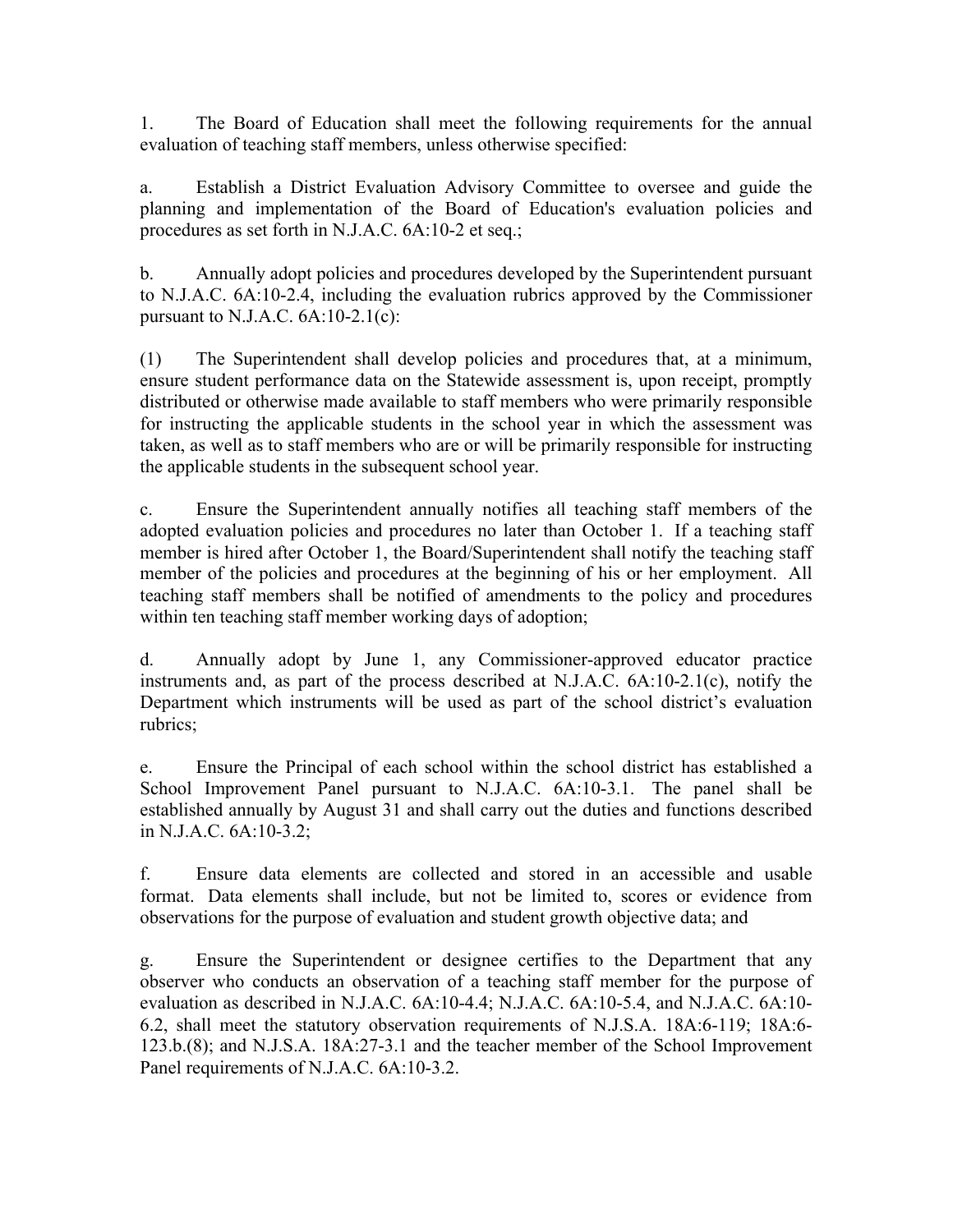2. The Board of Education shall ensure the following training procedures are followed when implementing the evaluation rubric for all teaching staff members and, when applicable, applying the Commissioner-approved educator practice instruments:

a. Annually provide training on and descriptions of each component of the evaluation rubric for all teaching staff members who are being evaluated in the school district and provide more thorough training for any teaching staff member who is being evaluated for the first time. Training shall include detailed descriptions of all evaluation rubric components including, when applicable, detailed descriptions of student achievement measures and all aspects of the educator practice instruments;

b. Annually provide updates and refresher training for supervisors who are conducting evaluations in the school district and more thorough training for any supervisor who will evaluate teaching staff members for the first time. Training shall be provided on each component of the evaluated teaching staff member's evaluation rubric before the evaluation of a teaching staff member; and

c. The Superintendent shall annually certify to the Department that all supervisors of teaching staff members in the school district who are utilizing evaluation rubrics have completed training on and demonstrated competency in applying the evaluation rubrics.

F. District Evaluation Advisory Committee – N.J.A.C. 6A:10-2.3

1. Members of the District Evaluation Advisory Committee shall include representation from the following groups: teachers from each school level represented in the school district; central office administrators overseeing the teacher evaluation process; supervisors involved in teacher evaluation, when available or appropriate; and administrators conducting evaluations, including a minimum of one administrator conducting evaluations who participates on a School Improvement Panel. Members also shall include the Superintendent, a special education administrator, a parent, and a member of the Board of Education.

2. The Superintendent may extend membership on the District Evaluation Advisory Committee to representatives of other groups and to individuals.

3. A District Evaluation Advisory Committee is not required and the Board of Education shall have the discretion to establish a District Evaluation Advisory Committee.

G. Evaluation Procedures for Teaching Staff Members – N.J.A.C. 6A:10-2.4

1. The provisions outlined in Policy and Regulation 3222 and N.J.A.C. 6A:10-2.4 shall be the minimum requirements for the evaluation of teaching staff members.

2. Evaluation policies and procedures requiring the annual evaluation of all teaching staff members shall be developed under the direction of the Superintendent, who may consult with the District Evaluation Advisory Committee or representatives from School Improvement Panels, and shall include, but not be limited to, a description of: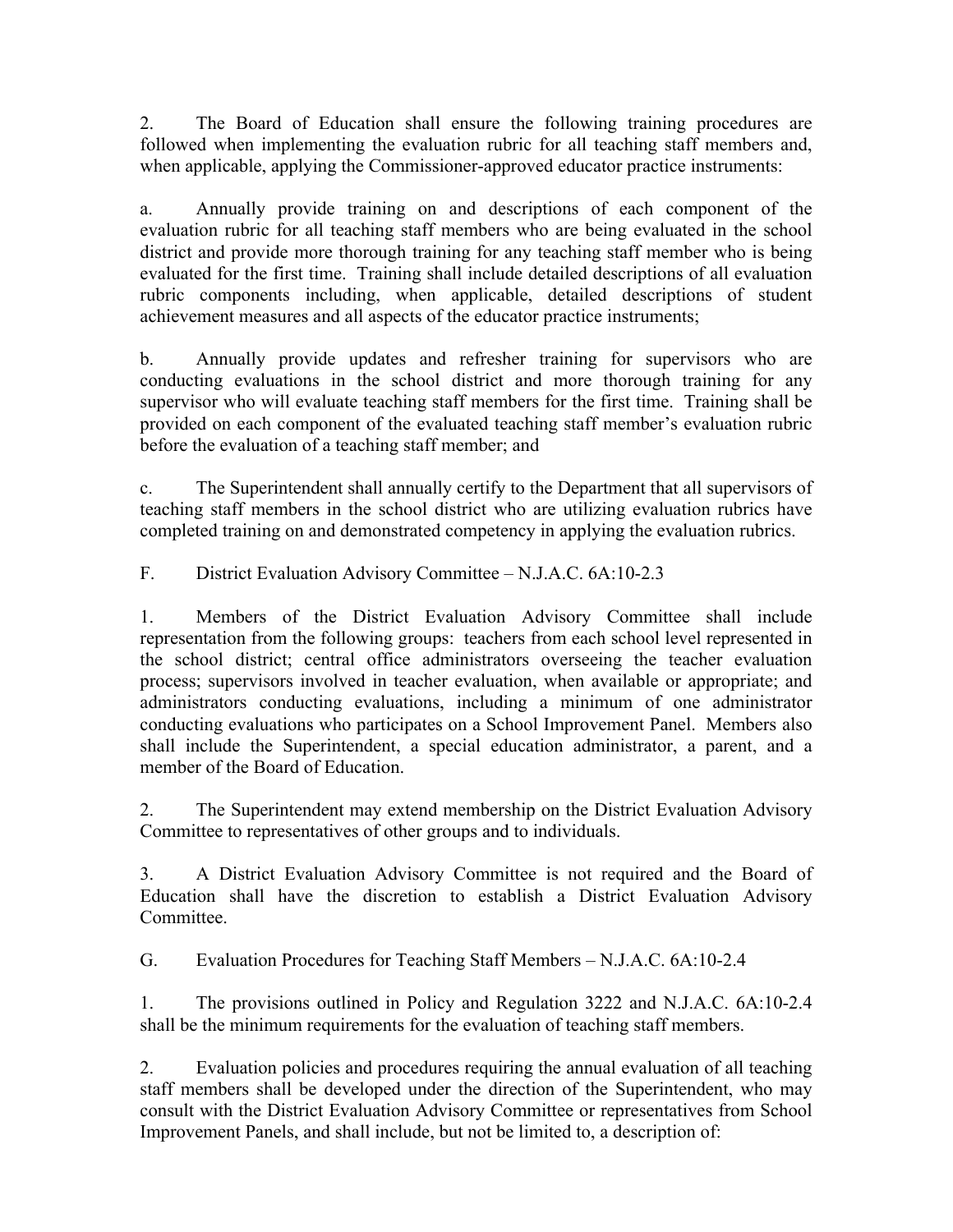a. Roles and responsibilities for implementation of evaluation policies and procedures;

b. Job descriptions, evaluation rubrics for all teaching staff members, the process for calculating the summative ratings and each component, and the evaluation regulations set forth in N.J.A.C. 6A:10 et seq.;

c. Methods of data collection and reporting appropriate to each job description, including, but not limited to, the process for student attribution to teachers, Principals, Assistant Principals, and Vice Principals for calculating the median and school-wide student growth percentile;

d. Processes for observations for the purpose of evaluation and post-observation conference(s) by a supervisor;

e. Process for developing and scoring student growth objectives;

f. The process for preparation of individual professional development plans; and

g. The process for preparation of an annual performance report by the teaching staff member's designated supervisor, and an annual summary conference between the teaching staff member and his or her designated supervisor.

3. The annual summary conference between the designated supervisor and the teaching staff member shall be held before the annual performance report is filed. The conference shall occur on or before June 30 of each school year and shall include, but not be limited to, a review of the following:

a. The performance of the teaching staff member based upon the job description and the scores or evidence compiled using the teaching staff member's evaluation rubric, including, when applicable:

(1) The educator's practice instrument; and

(2) Available indicators or student achievement measures such as student growth objective scores and student growth percentile scores.

b. The progress of the teaching staff member toward meeting the goals of the individual professional development plan or, when applicable, the corrective action plan; and

c. The preliminary annual performance report.

4. If any scores for the teaching staff member's evaluation rubric are not available at the time of the annual summary conference due to pending assessment results, the annual summative evaluation rating shall be calculated once all component ratings are available.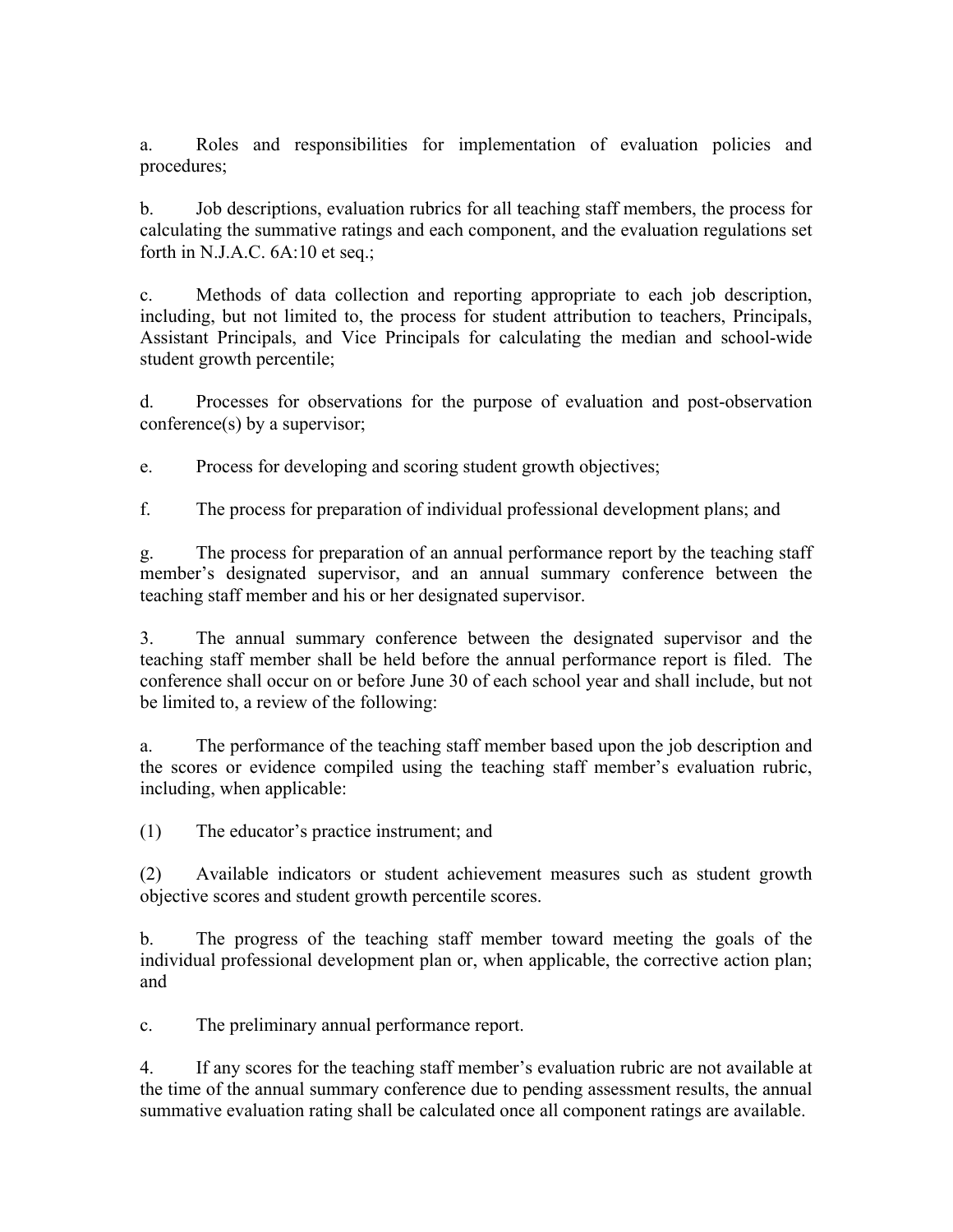5. The annual performance report shall be prepared by the teaching staff member's designated supervisor and shall include, but not be limited to:

a. A summative rating based on the evaluation rubric;

b. Performance area(s) of strength and area(s) needing improvement based upon the job description and components of the teaching staff member's evaluation rubric; and

c. The teaching staff member's individual professional development plan or corrective action plan from the evaluation year being reviewed in the report.

6. The teaching staff member and the designated supervisor shall sign the report within five teaching staff memberworking days of the review.

7. The Board of Education shall include all performance reports and supporting data, including, but not limited to, written observation reports and additional components of the summative evaluation rating as part of the teaching staff member's personnel file or in an alternative, confidential location. If reports and data are stored in an alternative location, the personnel file shall clearly indicate the report's location and how it can be easily accessed. The records shall be confidential and shall not be subject to public inspection or copying pursuant to the Open Public Records Act, N.J.S.A. 47:1A-1 et seq.

H. Corrective Action Plans for Teaching Staff Members – N.J.A.C. 6A:10-2.5

1. For each teaching staff member rated ineffective or partially effective on the annual summative evaluation, as measured by the evaluation rubrics, a corrective action plan shall be developed by the teaching staff member and the teaching staff member's designated supervisor. If the teaching staff member does not agree with the corrective action plan's content, the designated supervisor shall make a final determination.

2. The corrective action plan shall be developed and the teaching staff member and his or her designated supervisor shall meet to discuss the corrective action plan by October 31 of the school year following the year of evaluation, except:

a. If the ineffective or partially effective summative evaluation rating is received after October 1 of the school year following the year of evaluation, a corrective action plan shall be developed, and the teaching staff member and his or her designated supervisor shall meet to discuss the corrective action plan within twenty-five teaching staff member working days following the school district's receipt of the teaching staff member's summative rating.

3. The content of the corrective action plan shall replace the content of the individual professional development plan required pursuant to N.J.A.C. 6A:9C-4.3(a) and  $4.4(a)$  and shall:

a. Address areas in need of improvement identified in the teaching staff member evaluation rubric;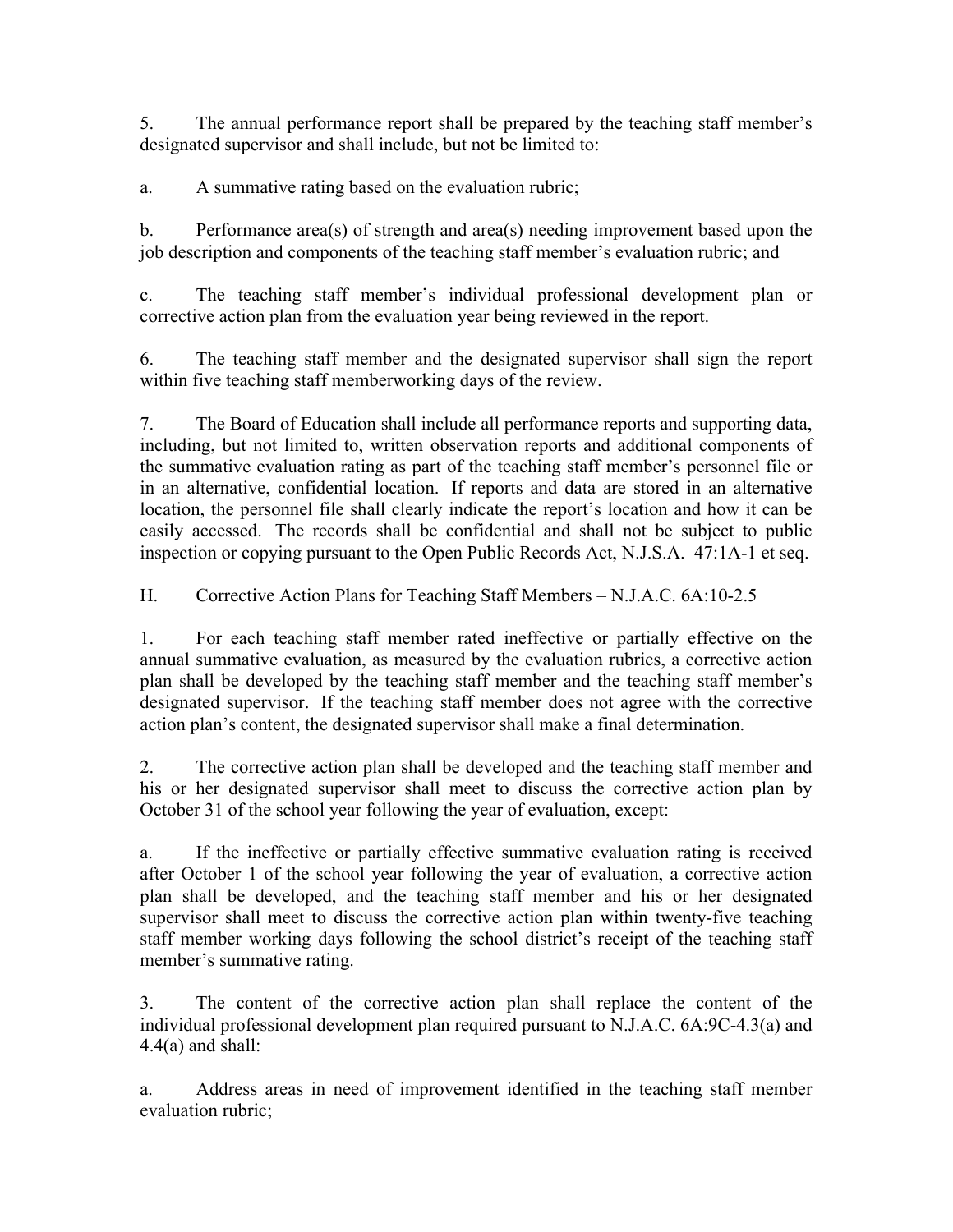b. Include specific, demonstrable goals for improvement;

c. Include responsibilities of the evaluated employee and the school district for the plan's implementation; and

d. Include timelines for meeting the goal(s).

4. The teaching staff member's designated supervisor and the teaching staff member on a corrective action plan shall discuss the teaching staff member's progress toward the goals outlined in the corrective action plan during each required post-observation conference. The teaching staff member and his or her designated supervisor may update the goals outlined in the corrective action plan to reflect any change(s) in the teaching staff member's progress, position, or role.

5. Progress toward the teaching staff member's goals outlined in the corrective action plan:

a. Shall be documented in the teaching staff member's personnel file and reviewed at the annual summary conference and the mid-year evaluation. Both the teaching staff member on a corrective action plan and his or her designated supervisor may collect data and evidence to demonstrate the teaching staff member's progress toward his or her corrective action plan goals; and

b. May be used as evidence in the teaching staff member's next annual summative evaluation; however, such progress shall not guarantee an effective rating on the next summative evaluation.

6. Responsibilities of the evaluated teaching staff member on a corrective action plan shall not be exclusionary of other plans for improvement determined to be necessary by the teaching staff member's designated supervisor.

7. The corrective action plan shall remain in effect until the teaching staff member receives his or her next summative evaluation rating.

8. There shall be no minimum number of teaching staff member working days a teacher's corrective action plan can be in place.

I. Required Observations for Teaching Staff Members – N.J.A.C. 6A:10-6.2

1. The Superintendent shall determine the duration of observations required pursuant to N.J.S.A. 18A:27-3.1 for nontenured teaching staff members, except teachers, Principals, Vice Principals, and Assistant Principals. Observations include, but are not limited to, observations of meetings, student instruction, parent conferences, and casestudy analysis of a significant student issue. The observation shall:

a. Be at least twenty minutes in length;